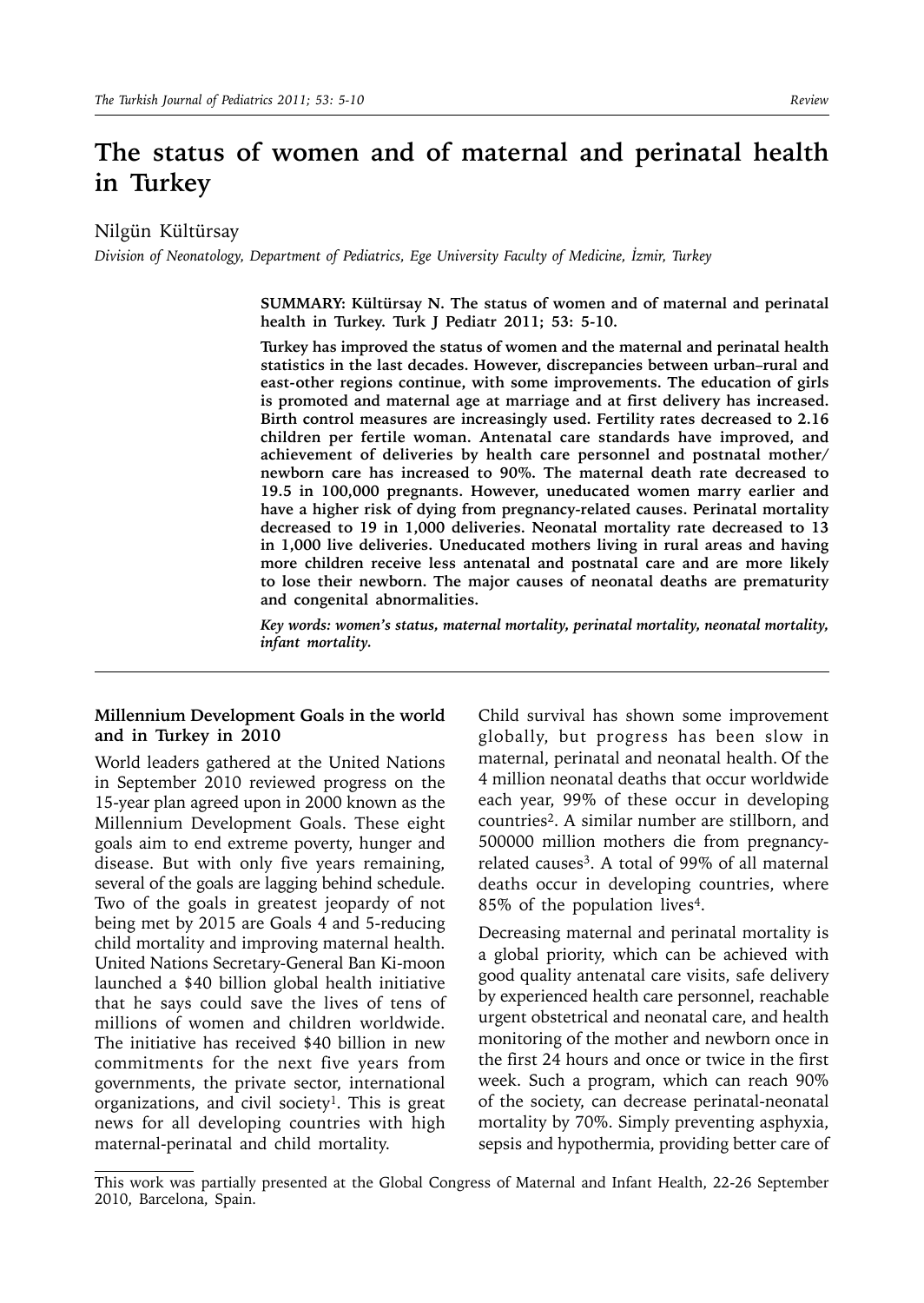low birth weight infants, and facilitating early initiation and promotion of breastfeeding are much easier and cheaper than high technology intensive care investments to reduce neonatal deaths at the first step<sup>5</sup>.

Turkey has recently achieved a good trend toward decreasing maternal and infant mortality, with better primary care facilities and intensive educational programs for both mothers and health care professionals. Further improvement will come with new perinatal organization and an increase in the number of beds and the quality of care in Level II and Level III neonatal care units throughout the country.

# **Some demographic data of Turkey**

## *Population and economy*

The population of Turkey is now 72.5 million<sup>6</sup>. Urbanization has accelerated in the last 40 years, and currently 75% of the population lives in urban areas due in part to migration from the east<sup>7</sup>. The annual growth in the population rate has gradually reduced, from 2.2% from 1970–1990 to 1.3% from 2000–20088 . The GNPPC (gross national product per capita) is given as US\$8730 according to the World Bank, ranking Turkey 80th among 213 countries in 20099. Gross Domestic Product (GDP) per capita average annual growth rate was 2.4(%) from  $1990-2008^{10}$ . The proportion of Total Health Expenditure (THE) to the GDP increased from 4.8% in 1999 to 6% in 2007. Health expenditure per capita has increased from US\$186 in 1999 to US\$553 in 20076. The budget for primary health care increased 58% within 6 years, reaching 3 billion 979 million<sup>11</sup>.

## *Girls' education and status of women*

The Turkey Demographic and Health Survey (TDHS) is a survey of a sample to represent Turkey, which is performed every five years by Hacettepe University's Institute of Population Studies and the Ministry of Health. The report on the results of the 2003-2008 study has recently been released<sup>12</sup>. This survey was performed on 10,525 family members and 7,405 married women aged 15-49 years. The TDHS 2008 survey shows that 90% of married Turkish women are literate, of whom, 52% are primary school graduates, 8% are secondary school graduates and 21% have an education of high school or higher<sup>12</sup>.

The education of girls is the most important factor for a healthy society. As regards literacy rates, there has been a significant increase in overall literacy in Turkey. In 2000, 19.4% of women were illiterates compared to 6.1% of men<sup>13</sup>. An adult  $(15+)$  literacy rate of 96% for males and 80.4% for females was given in 2006 by the Turkish Statistical Institute<sup>6</sup>.

In 1997, compulsory education in Turkey was extended to 8 years from 5. In addition, in the last few years, important developments have been achieved in primary education, and the net enrolment ratio has nearly reached 100%. The literacy rate among the 15-24 year age group is improving and the gap between women and men is closing. The youth (15–24 years) literacy rate in 2008 was 99.2% for males and 98.4% for females14.

Although Turkey has almost reached its goal of eliminating gender disparity in primary school education, the share of girls not taking part in secondary education is striking for the country. Schooling ratios in 2003–2008 were as follows: net primary school enrolment ratio M/ F: 93/89, net primary school attendance ratio M/F: 91/87, net secondary school enrolment ratio M/F: 74/64, and net secondary school attendance ratio M/F: 52/4315.

Two-thirds of all primary school aged children who do not attend school are girls. Girls living in the eastern regions and in rural areas are the most disadvantaged group. The "back to school" campaigns, the Conditional Cash Transfer scheme and the use of school transport for children in remote locations are promoting the schooling of girls. Beginning from 2003, 290,224 girls (totally 350,000 children) went back to school as a result of these campaigns. Although significant progress has been achieved in net enrolment ratios in Turkey in general, factors such as gender, family income and education levels, family size, and place of residence remain critical in determining access to education. An examination of the net enrolment ratio distribution by province shows that regional differences persist, and that the ratio of children left out of primary education is higher in the central Anatolian and eastern regions<sup>15</sup>.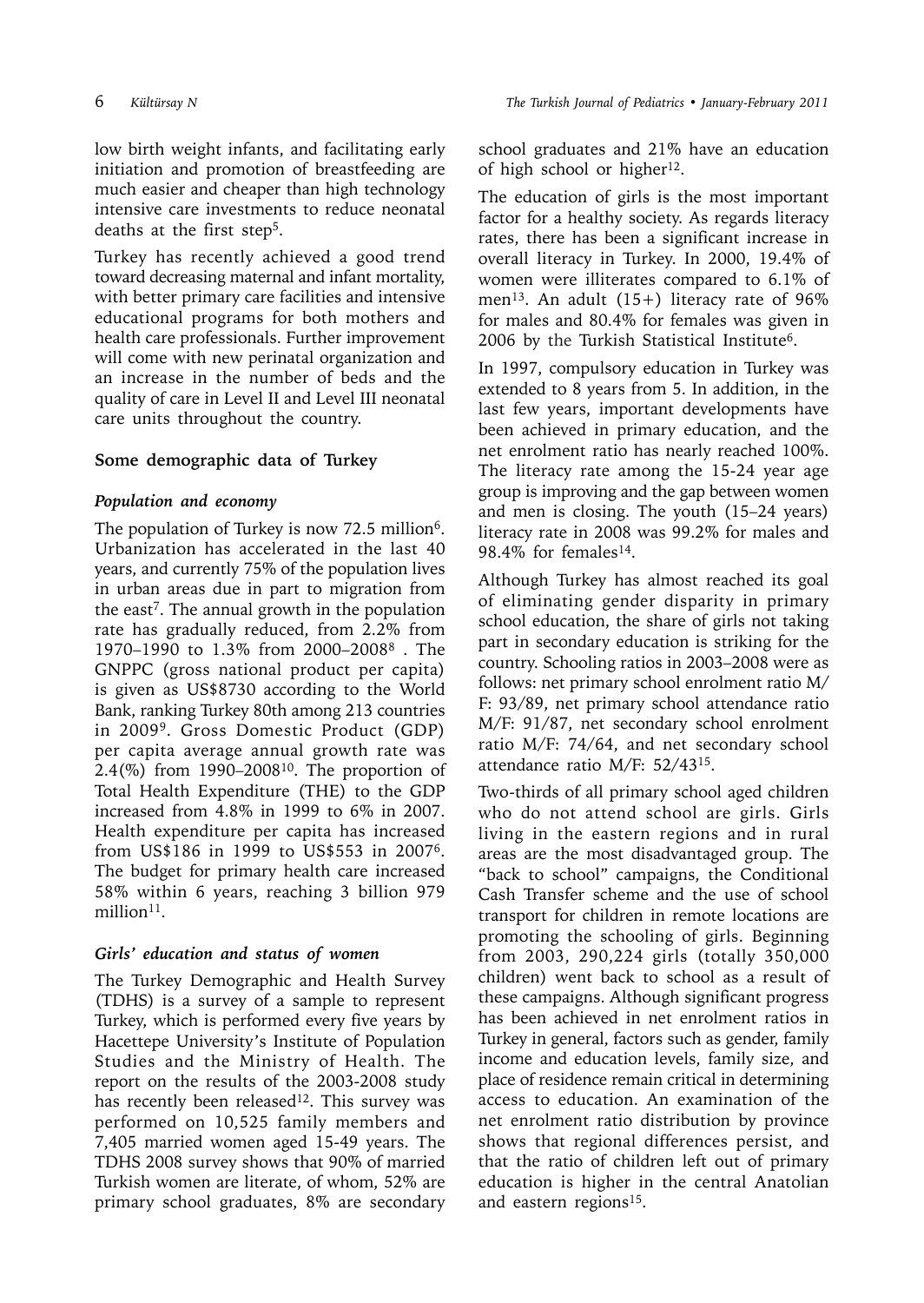Unfortunately, 69% of women in Turkey still have no social security of their own and 16% have no health insurance. Participation in the labor force by women was still as low as 21.3% in 2008. This rate increases in conjunction with their level of education. Among women who are graduates of secondary-level vocational or technical schools, labor force participation is 38.3%, and among those who are graduates of standard secondary schools, this rate is 29.1%. However, among university graduates, the rate of participation rises to 70%15.

Turkey is still far from claiming gender equality in politics, where there is a major problem of gender representation. Women still have only 50 seats in the 550-member parliament. Women's representation in politics in Turkey remains below the average of European, American, Pacific, and African countries, both at the parliamentary level (9.1%) and at that of local government (less than  $2\%/15}$ .

#### *Fertility rates, birth intervals, family planning*

According to the TDHS 2008, the mean number of household individuals decreased from 4.5 to 3.9 within the last 15 years. It is higher in the countryside (4.2) than in urban sites (3.8). The proportion of the younger population (>15 years) decreased to 27%. The median first age at marriage increased 3 years (from 19.5 to 22.5) in the last 20 years. Uneducated women still marry 5 years earlier than educated women and 5% of 25-49 years of age women get married before their 15th birthday. The highest fertility age also changed from 20-24 to 25-29, which means that first childbearing is also deferring to later ages $12$ .

Fertility rates are decreasing in Turkey. The estimated number of births is 1,262,698, and the fertility rates show that the mean number of children will be 2.16 for fertile women of this period. Illiterate women have an additional child when compared to women with high school and university educational levels<sup>12</sup>.

The mean birth interval is 44 months, showing a 22% increase within the last 5 years. Only in 1/5 of deliveries is it as short as less than 24 months. Adolescent age deliveries decreased to 5.9% in 2008 from the rate of 27% in 200312.

Total family planning demand is 79%, and 92% of this demand is met. Birth control measures, especially the modern preventive birth control methods, are increasingly used. However, pregnancy termination demand is 3 times that of demand for birth control measures (55% vs 18%). Whereas 21% of pregnancies end with abortion, half of them (10% of all pregnancies) are intentional as a birth control measure<sup>12</sup>.

#### *Perinatal health and maternal, perinatal and neonatal mortality*

Maternal deaths decreased steadily to 28.5 per 100,000 pregnants in 200516 and to 19.5 per 100,000 pregnants in 200717. However, 52% of maternal deaths are due to reasons that are avoidable with the available facilities. Toxemia, bleeding, infections, and other direct pregnancy complications are the major reasons for maternal deaths. Maternal deaths occur mostly in the last trimester and within the first 48 hours of delivery. Of all maternal deaths, 21% occur at home and 10.4% during transportation to the health care center. Deliveries and abortions in inappropriate conditions are the major causes of maternal deaths, and 38.6% of the mothers are illiterate or primary school dropouts<sup>16</sup>.

The TDHS 2008 data also showed that in Turkey, 58% of mothers aged 15-49 years are overweight and 24% are obese. In addition, 22% of fertile women smoke, and unfortunately, smoking during pregnancy is as high as 17%. Several urgent measures are now being taken to overcome these problems, which may be related to increased perinatal mortality.

In deliveries occurring between 2003-2008, 92% of mothers had antenatal care and 90% of this care was given by doctors. Eightyseven percent of pregnants had more than 4 antenatal visits during their pregnancy. The young mothers with fewer children, living in urban areas, and having at least primary school education had more antenatal care visits<sup>12</sup>.

As a policy, all deliveries are promoted to be in hospitals, and 90% of all deliveries now are in hospitals. Unattended home deliveries have declined. State hospitals are used in 70% of deliveries<sup>12</sup>.

Doctors and certified health care professionals attended 91% of all deliveries. These numbers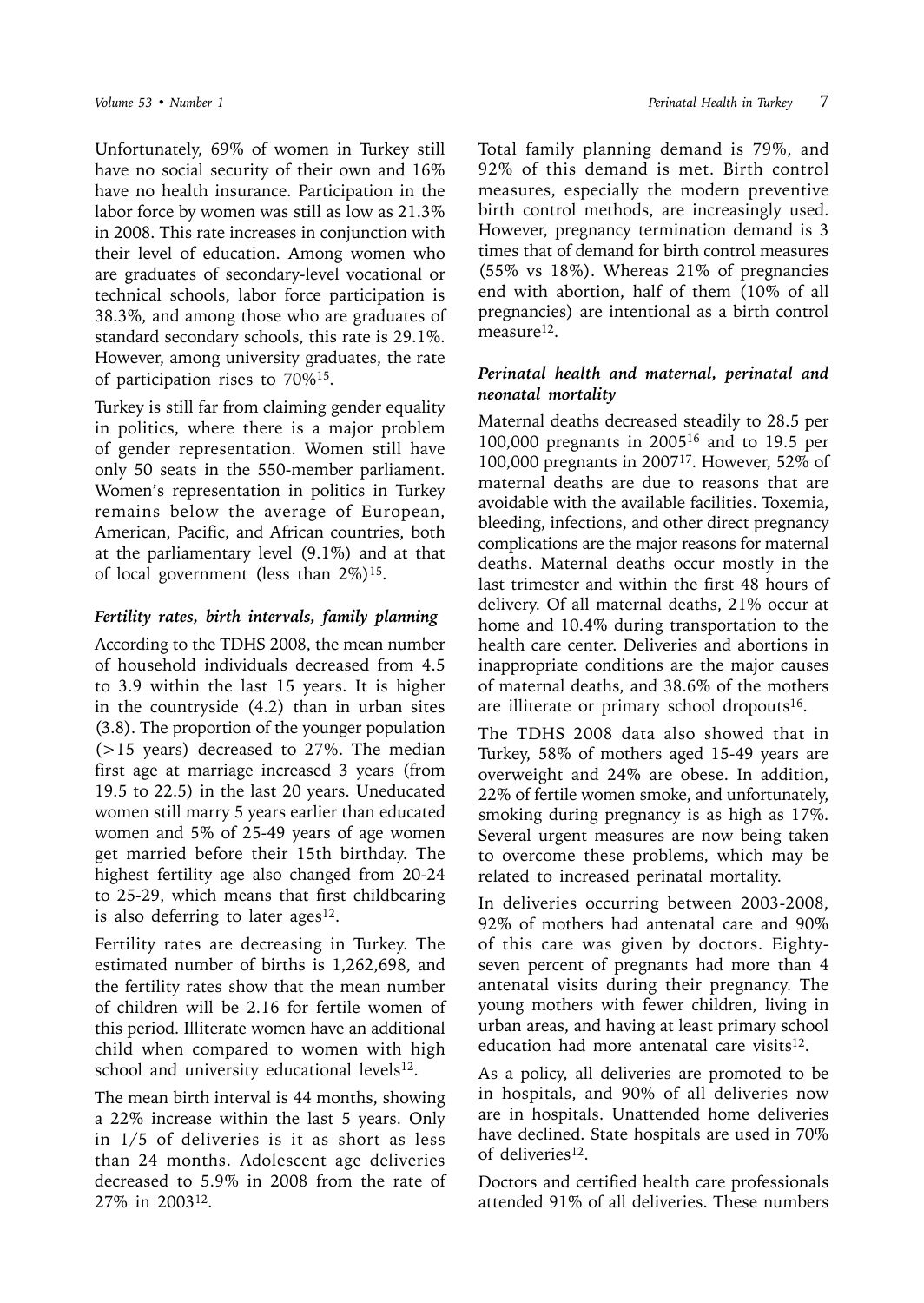were also lower in the east mountainous part of the country and in the rural areas. The numbers of hospital deliveries and of deliveries with health care professionals also increased over the years. However, in rural areas, nearly 20% of mothers still deliver at home without professional help. Uneducated mothers are most likely to deliver at home<sup>12</sup>.

On the other hand, cesarean section (c/s) rates continue to increase, now accounting for 36.7% of all deliveries, and this is another problem. Forty-two percent of hospital deliveries are done via c/s. This rate is higher (41.7%) in urban areas than in rural areas (24.3%). The mothers with high school and higher education and in the highest income group have higher  $c/s$  rates<sup>12</sup>. Since we know that maternal and neonatal mortality can only be decreased with medically indicated c/s, this high rate needs to be decreased. In this regard, several preventive measures are now being taken by the Ministry of Health to decrease c/s rates.

Postnatal care was given to 83% of women and 90% of newborns within the first 24 hours, mostly by doctors. Uneducated young women with high fertility rates (more than 4 deliveries) who live in rural and eastern parts of Turkey showed the lowest rates of postnatal care<sup>12</sup>.

In our regional reference center (Ege University, Izmir), we previously analyzed and reported the most frequent causes of perinatal mortality over 23 years (1967-1989). Comparing data of two periods (1978-1986 and 1987-1989), we reported that perinatal mortality rates reduced from 58.07 to 38.34 in 1,000 deliveries. Autopsy-based causes of fetal deaths were antenatal and intrapartum asphyxia, congenital anomalies, intrauterine infections, and fetal maceration, whereas autopsy-based causes of neonatal deaths were antenatal and neonatal infections, prematurity-respiratory distress syndrome (RDS) and congenital anomalies. In this study, using Hobel's risk scoring system, we found that risk factors for fetal death were low socioeconomic status, illiteracy, toxemia, maternal urinary tract infections, smoking, previous obstetrical problems, previous neonatal or fetal death, primiparity, grand multiparity, congenital anomalies, and cervical insufficiency. Risk factors for neonatal death were low socioeconomic status, illiteracy, multiparity, chorioamnionitis, low birth weight,

prematurity, RDS, low Apgar scores, congenital anomalies, and sepsis<sup>18</sup>.

Perinatal mortality, stillbirth and early neonatal mortality rates were prospectively assessed by the Turkish Neonatal Society in 29 centers throughout the country in 1999, and the numbers were 34.9/1000, 18/1000 and 17.2/1000, respectively. Stillbirths (42.7%), prematurity (26%) and lethal congenital malformations (13.2%) were identified as the most frequent causes according to Wigglesworth classification. Perinatal mortality rates were highest, with 71.9 and 62.9 per 1000, in the regions with low socioeconomic status and predominantly rural and semi-urban. The rate was lowest (27.3 per 1000) in the economically more developed region<sup>19</sup>.

This high perinatal mortality has decreased since then, and the TDHS 2008 showed a perinatal mortality of 19 per 1000 deliveries for the previous 5 years, which is also a lower rate than the rate of TDHS 2003 calculated as 24 per 1000 deliveries. Under-5 mortality rate was 24/1000 live births, infant mortality rate was 17/1000, neonatal mortality rate was 13/1000, and postneonatal mortality was 4/1000 in the 2008 report (Figs. 1, 2, 3). All these numbers show a steady decrease when compared to the numbers of the last 15 years. However, regional differences are again prominent. Neonatal deaths constitute 56% of all child mortality, and 87% of all neonatal deaths occur in the first week<sup>12</sup>.

The TDHS 2008 also showed that early and advanced maternal age are both related to increased neonatal mortality. The number of previous children >3 and deliveries at intervals of less than 24 months were determined to be closely related to higher mortality risks. Babies born in rural areas have a 50% increased probability of dying in the first month. South and east Anatolia have the highest neonatal and infant mortality rates. Newborns of illiterate mothers have a 3-times higher risk of dying than newborns of educated mothers. Major causes of neonatal deaths are prematurity and congenital abnormalities due to the high rates of consanguineous marriages in Turkey<sup>12</sup>.

# **Ongoing studies to further decrease maternal and perinatal-neonatal mortality**

The perinatal and neonatal periods have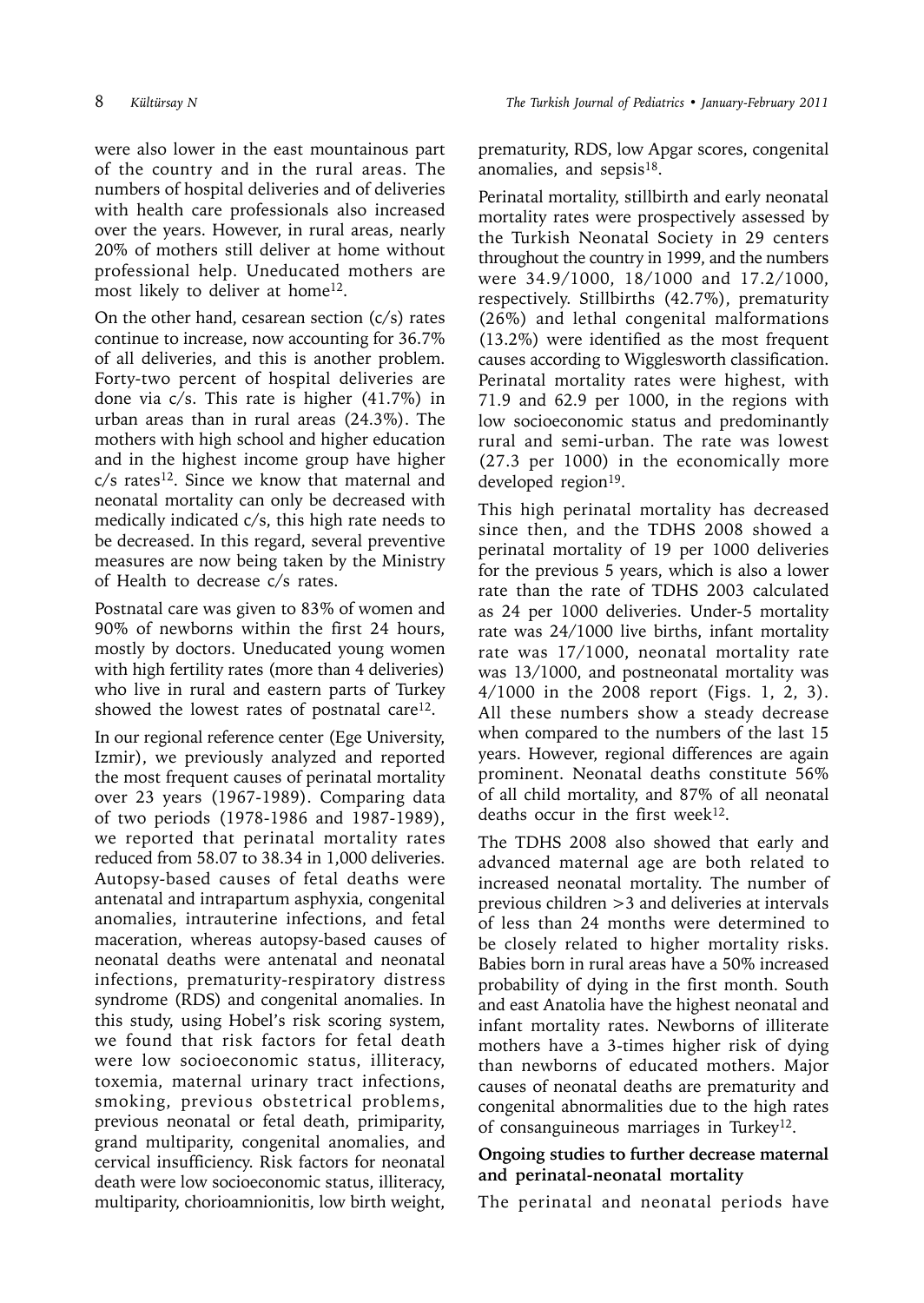

**Fig. 1.** Maternal mortality ratio by years (per 100,000 pregnants) in Turkey. www.saglik.gov.tr/EN/dosya/2- 1209/h/healthstatisticsyearbook2008.pdf

gained more importance in society and are allotted a higher proportion of the health care budget today. Pregnancy and newborn registry systems are being developed. The reasons for every maternal and neonatal death are now investigated by regional health committees. Regional perinatal organization, increasing the numbers of and strengthening the Level I and II perinatal-neonatal care units, and better transportation and registry systems of pregnants and newborns are planned and being performed with an increasing determination. Since 1991, the Turkish Neonatal Society and Ministry of Health have been training all health care professionals who attend deliveries on neonatal resuscitation using the American Academy of Pediatrics (AAP) protocols. The number of health care personnel who were certified through the neonatal resuscitation courses was  $22,606$  in  $2009$ <sup>11</sup> (This number reached 30,875 in November 2010, unpublished data, obtained from health authorities).



**Fig. 2.** Infant mortality rate by years (per 1000 live births) in Turkey. www.saglik.gov.tr/EN/dosya/2-1209/ h/healthstatisticsyearbook2008.pdf



**Fig. 3.** Neonatal mortality rate by years (per 1000 live births) in Turkey. www.saglik.gov.tr/EN/dosya/2-1209/ h/healthstatisticsyearbook2008.pdf

The number and care quality of baby-friendly hospitals and health care services to promote breastfeeding are increasing. Early initiation of supplementary foods is decreasing. In Turkey, 97% of infants are nursed for some time. Although only 69% of infants in the first two months are solely breastfed, this number was much lower (44%) according to the 2003 statistics<sup>12</sup>.

The number of Level III neonatal intensive care beds increased from 665 in 2002 to 2918 in 2009 in state hospitals. Increasing the number of Level II-III neonatal beds together with improving the quality of care are targeted $11$ . The need for neonatal health care professionals is calculated and the education is being standardized. For this purpose, an additional 6000 trained nurses and 400 neonatologists are required. Neonatal nurse training courses and certification programs and intensive courses for pediatricians who work in Level II neonatal care are the new ongoing projects.

The increasing number of multiples with high risk of prematurity due to assisted reproductive medicine is a problem. A recent multicenter study of the Turkish Neonatal Society showed that multiple pregnancy mostly caused by infertility treatments and assisted reproductive techniques (ART) - may lead to increased maternal complications and increased perinatal and neonatal problems together with an increased need for Level III neonatal intensive care20.

Therefore, recent law changes in 2010 have been designed to decrease the risk of multiples by limiting the number of embryos transferred in ART centers in Turkey to promote single